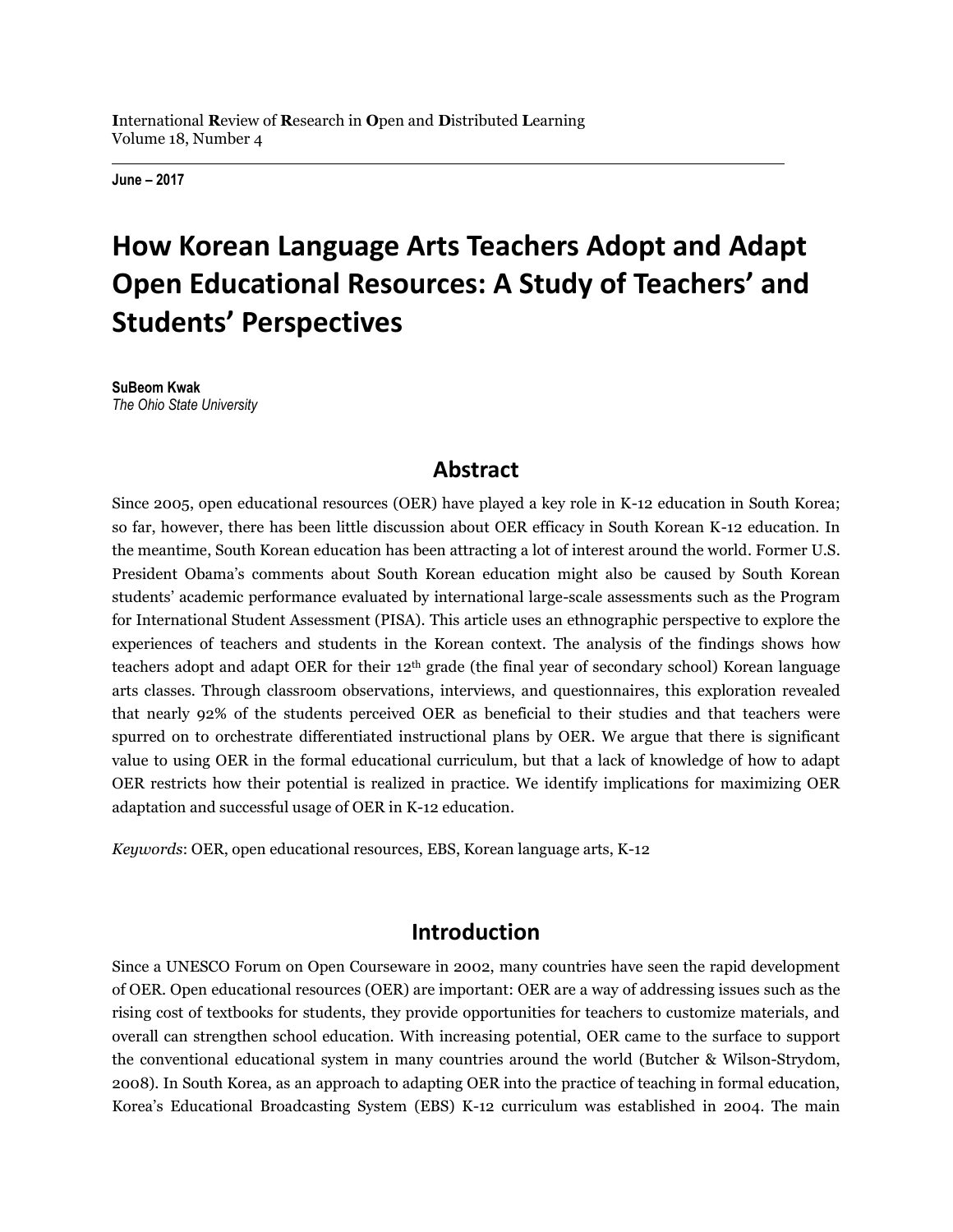purposes of the EBS curriculum launch were to cut per-household educational expenses, to supplement school education, and to ensure the internal stability of school education.

In the K-12 education phase, many countries have implemented open courseware (OCW) type approaches to address the problems of a conventional education curriculum (Butcher & Wilson-Strydom, 2008). Such approaches were meaningful in that students could access additional learning opportunities outside of the formal education system. At the same time, there was a limitation in the fact that the status of mainstream education would remain unchanged. In contrast, the South Korean central government launched the EBS K-12 e-learning programs so students could practice OER *within* the mainstream education curriculum. For instance, on the subject of 12th grade Korean language arts, EBS published 44 coursebooks in 2015, 34 coursebooks in 2014, 31 coursebooks in 2013, and 23 coursebooks in 2012. For the students, the EBS also provides video lectures (both streaming and download) for every single coursebook, online forums for discussions, and question-and-answer bulletins. For the Korean language arts teachers, the EBS provides a teacher edition of each coursebook, with extra notes. With these efforts, over the last decade, the average number of users per a day is 524,400 (Ministry of Education South Korea, 2016). Figure 1 reveals that there has been a steady increase in the number of users of EBS resources since 2007.



*Figure 1*. Number of EBS video lecture users, Ministry of Education South Korea (2016).

At the same time that OER are being adopted and implemented in many countries such as the United States, United Kingdom, South Africa, and India, one major drawback of OER is the quality problem (Jones, 2015; Wiley, Bliss, & McEwen, 2014). Quality problems may concern the two aspects of difficulties regarding OER: One is the difficulty of finding high quality material that can be of equal or greater usefulness and effectiveness than traditional resources, and the other is the difficulty of using OER to meet learning objectives. Therefore, it is important to examine how OER are represented in an integrated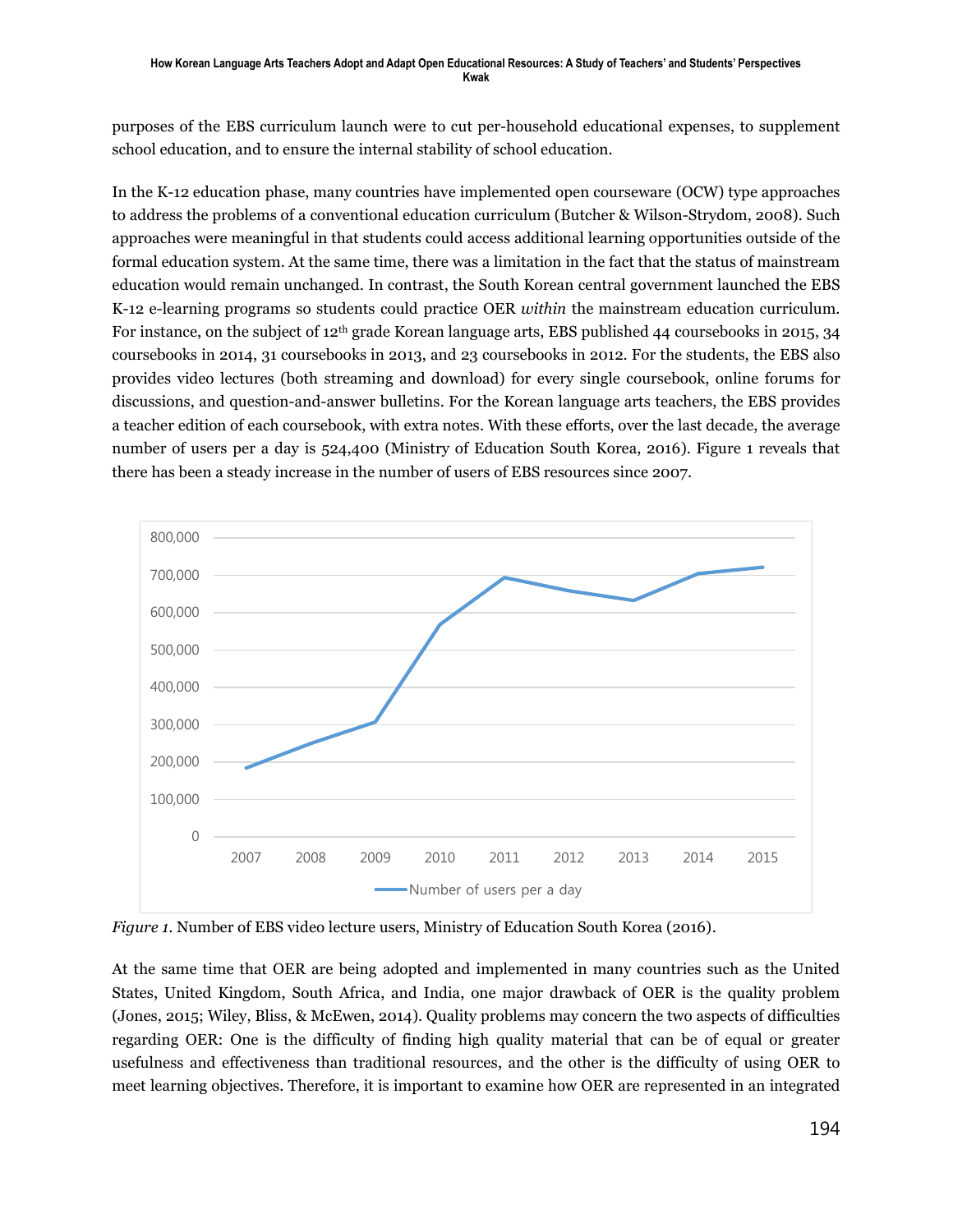curriculum because these representations affect how a subject is taught in the classroom. Implied benefits and challenges can be identified by exploring how teachers respond to adopting an integrated curriculum including OER. Additionally, interrogating practices of teaching and learning based upon these integrated curriculums, including teachers' and students' views toward adopted OER, indicates how OER affect experiences of teaching and learning. Exploring views of teachers and students, classroom instructions, and EBS coursebooks, we argue that teachers and students in the Korean language arts classroom address two practical problems of OER: discovery and quality issues. In addressing these issues, teachers and students would get better teaching and learning experiences.

In this study, we look specifically at how teachers have adopted and adapted OER (EBS resources) in their classroom, and how students have responded to the implementation of OER. Due to the EBS curriculum's power to greatly influence classroom instruction, investigating practices of teaching and learning in the classroom is essential for ensuring Korean students are engaged in meaningful learning experiences. The following questions guided this study in order to identify benefits and challenges in adoption and adaptation of OER:

- 1. The particular sorts of *ways* of using the EBS, teachers' learning of how to use the EBS as OER, and the goals the Korean language arts teachers work towards when using the EBS in their classrooms (e.g., planning, assessing, and gaining professional knowledge regarding subject topics).
- 2. The *areas* of teaching and learning, and thus the specific aspects of possibilities, concerns, and limitations using the EBS in the formal curriculum (e.g., quality, discovery).

I begin the next section by illustrating the rationale of the ethnographic method for this study, particularly focusing on the Korean context. This discussion further explores how classroom ethnography would be an appropriate way of investigating the Korean high school classroom context. The findings of this research will extend our knowledge of OER in K-12 education. We also examine the benefits and challenges of teaching and learning using OER for constructing a new understanding of OER within the formal education curriculum.

# **Theoretical Framework**

### **Ethnography and Ethnographic Research in Education**

This study falls within the line of inquiry established by Newell (Newell & Connors, 2011; Newell, VanDerHeide, & Olsen, 2014), conducting ethnographic study of high school classrooms. Van Maanen (2011) uses the term "ethnography" to refer to "documents that pose questions at the margins between two cultures" (p. 4). For Van Maanen, ethnography should seek understanding of different cultures.

Any classroom, of course, has its own culture, since teachers, students, and school curriculums are intertwined. For instance, when different teachers teach *Macbeth* to the same grade students, the cultures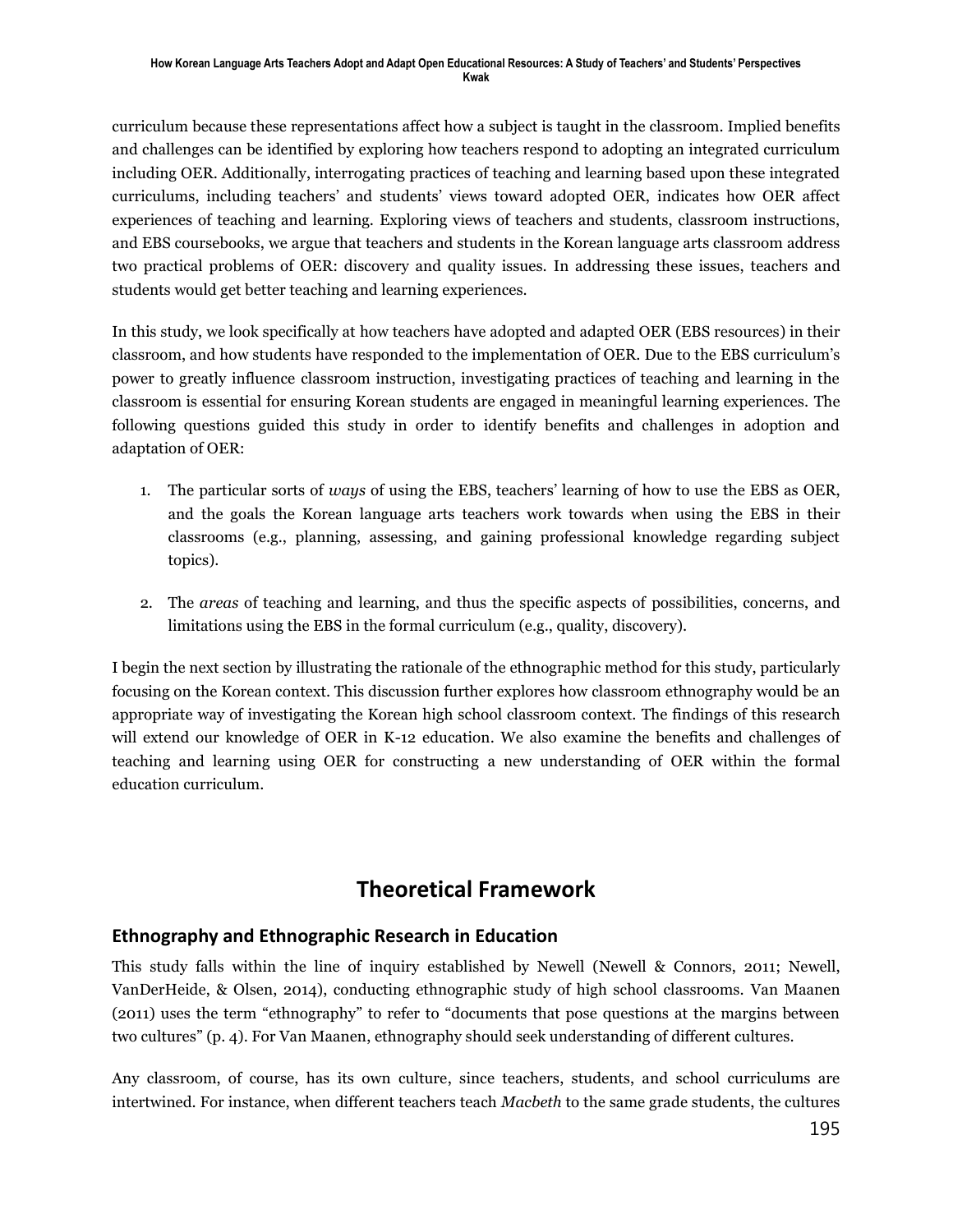shaped by different teachers would be different according to teachers' teaching philosophies, approaches, concerns, ways of communication, and rapport. From the perspective of teachers, even when they rely on the same method of teaching literature and choose to use exactly the same teaching plans, they often experience different cultures according to different classrooms or student populations. In that case, what is ethnography and ethnographic research?

When it comes to the classroom context, classroom ethnography has been used to refer to a research practice of observing events in the classroom and of describing them fully. From this perspective, an ethnographer observes a teacher's instruction, student responses, and interactions between a teacher and students in the classroom for a more extended period of time than in other qualitative research such as case study. The roles of an ethnographer encompass these features:

1. Social interactions between a teacher and students, their behaviours, and events in the classroom context are studied. This is not conducted in experimental conditions.

2. A lot of tacit codes and what is taken for granted from the participants' standpoint should be questioned.

3. Data collection is usually unstructured and complicated. In the procedure of collecting data, the ethnographer would make audio and/or video recordings, write field notes, and gather documents.

4. The focus is on a relatively tiny number of participants, but the ethnographer generates a thick description of the participants to find out what these mean to them.

5. Every ethnographer has a personal perspective, social stance, and background. These features influence the interpretation of collected data and reflection on what happens in a classroom.

### **Why Ethnography?**

Many researchers have a tacit awareness that hypothesis-testing or pre-to-post testing experiments is a scientific, rigorous, and high-level method, but qualitative observation, interviews, and analysis of language usage in daily life are often assumed as low-level method (Agar, 2013). This hierarchical misunderstanding has resulted in researchers adopting traditional science laboratory methods for their research: comparison between groups in simplified controlled settings. From the perspective of experimental methods, a researcher wants to test the hypothesis like all scientific research.

The problem is that our lives, teaching, and learning do not occur in isolated, decontextualized, or laboratory conditions. Within a traditional research setting, a researcher usually focuses on several variables to figure out their inter-relationships or cause-and-effect. Yet, in a real-life situations, outside of experimental conditions, there are many factors that influence outcomes or effects, such as beliefs, desires, interpretations, and backgrounds (Smagorinsky, Rhym, & Moore, 2013). Agar (2013) is critical of the tendency of these research methods by stating, "What if you don't have a theory or a hypothesis? What if you just want to explore how the world works?" (p. 8).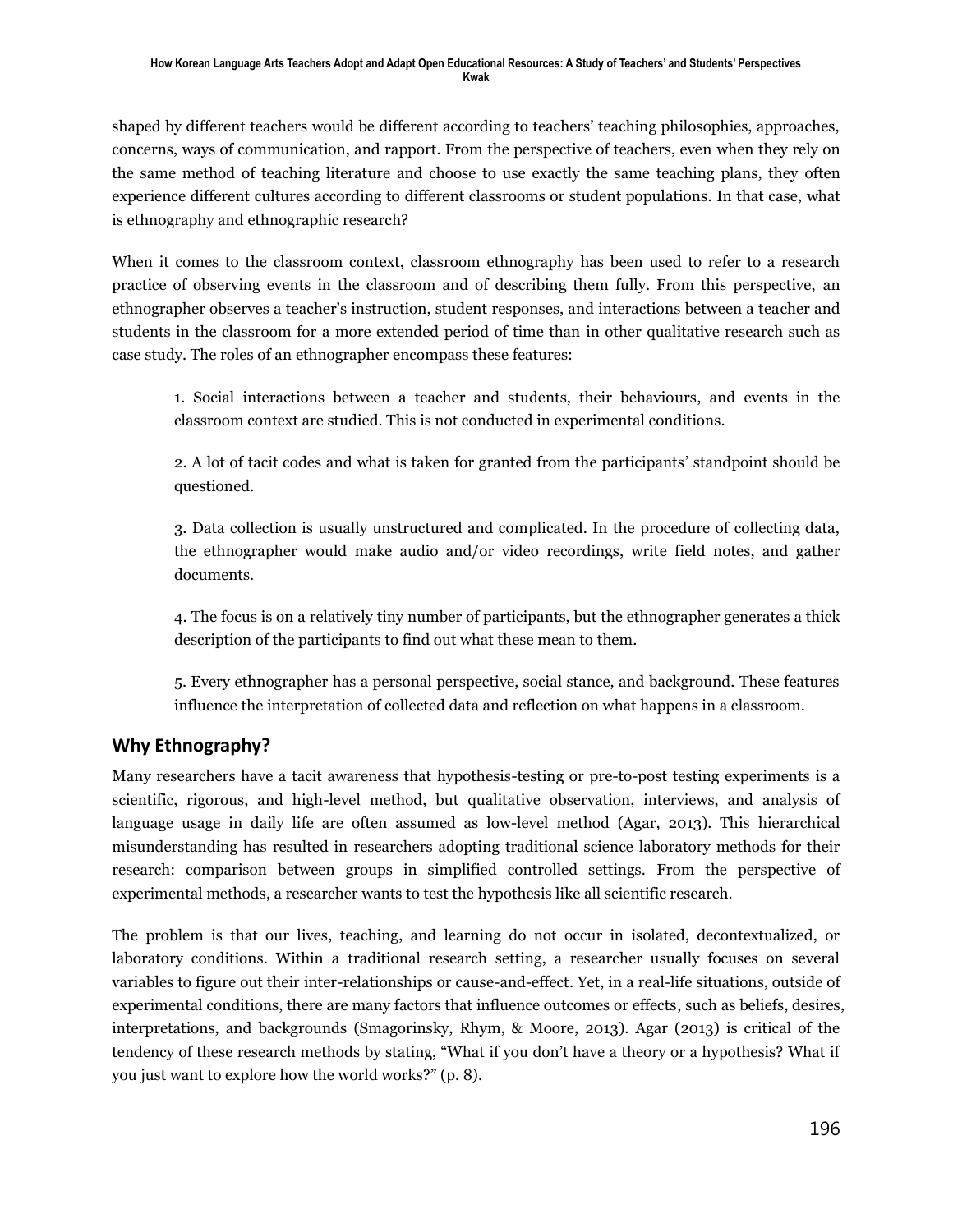In this way, one question that needs to be asked is how teachers and students respond to OER in real situations; that is, the context of the classroom. Drawing on the basic characteristics of classroom ethnography described above, in this article, we identify and discuss how three Korean language arts teachers teach students using EBS resources.

#### **Context of Investigation: South Korea**

In this study, we focus on the South Korean education system. This system has recently attracted renewed interest among politicians, researchers, and teachers around the world because students' academic performance has been evaluated by international large scale assessments. For example, according to the 2009 and 2012 Program for International Student Assessment (PISA) results, Korean students rank second and fifth in reading among OECD countries, and Korea ranks first in PISA measures of educational equity (Areepattamannil & Caleon, 2013; Page, 2015). As a result, many organizations and leaders, including then-U.S. President Obama, have praised Korea for its successful educational system. A considerable amount of educational studies have also investigated Korean educational systems (e.g., Bozkurt, 2014; Byun, Schofer, & Kim, 2012; Cheung, Sit, Soh, Ieong, & Mak, 2014; Sánchez, Salinas, & Harris, 2011).

Education has been identified as a driving force of South Korea's rapid economic growth from a devastatingly poverty-stricken country to a leading information and communication technology (ICT) country (Lee, 2003). In particular, the Korean government has invested heavily in technology in education to encourage much more effective teaching and learning in secondary education. Consequently, since 2005, open educational resources (OER), including the EBS coursebooks and open courseware have played a key role in K-12 education in South Korea. Further, the Korean Ministry of Education established and enforced a new EBS educational policy stipulating that more than 70% of problems in Korea's College Scholastic Ability Test (CSAT) were taken from EBS coursebooks. CSAT is a standardized test accepted by Korean universities and is offered once a year. As the CSAT score plays a key role in determining which university will accept the student, this new EBS policy has exercised a great influence on the landscape of high school classrooms. This investment and the policy were launched as an effort to address the excessive private education market. Considering this Korean context of active adoption of OER in formal education, the exploration of the physical place—the Korean high school classroom—should be of interest to educators in other countries as well as researchers involved in OER in education.

### **Literature Review**

#### **Waves of Open Educational Resources**

For a decade, a large number of researchers have examined OER; all the studies reviewed so far, however, suffer from the fact that there is a degree of uncertainty around the terminology in "OER." The term "OER" was coined in the Forum on the Impact of Open Courseware for Higher Education in Developing Countries in 2002. The term "OER" was suggested and adopted to describe the new education model:

The open provision of educational resources, enabled by information and communication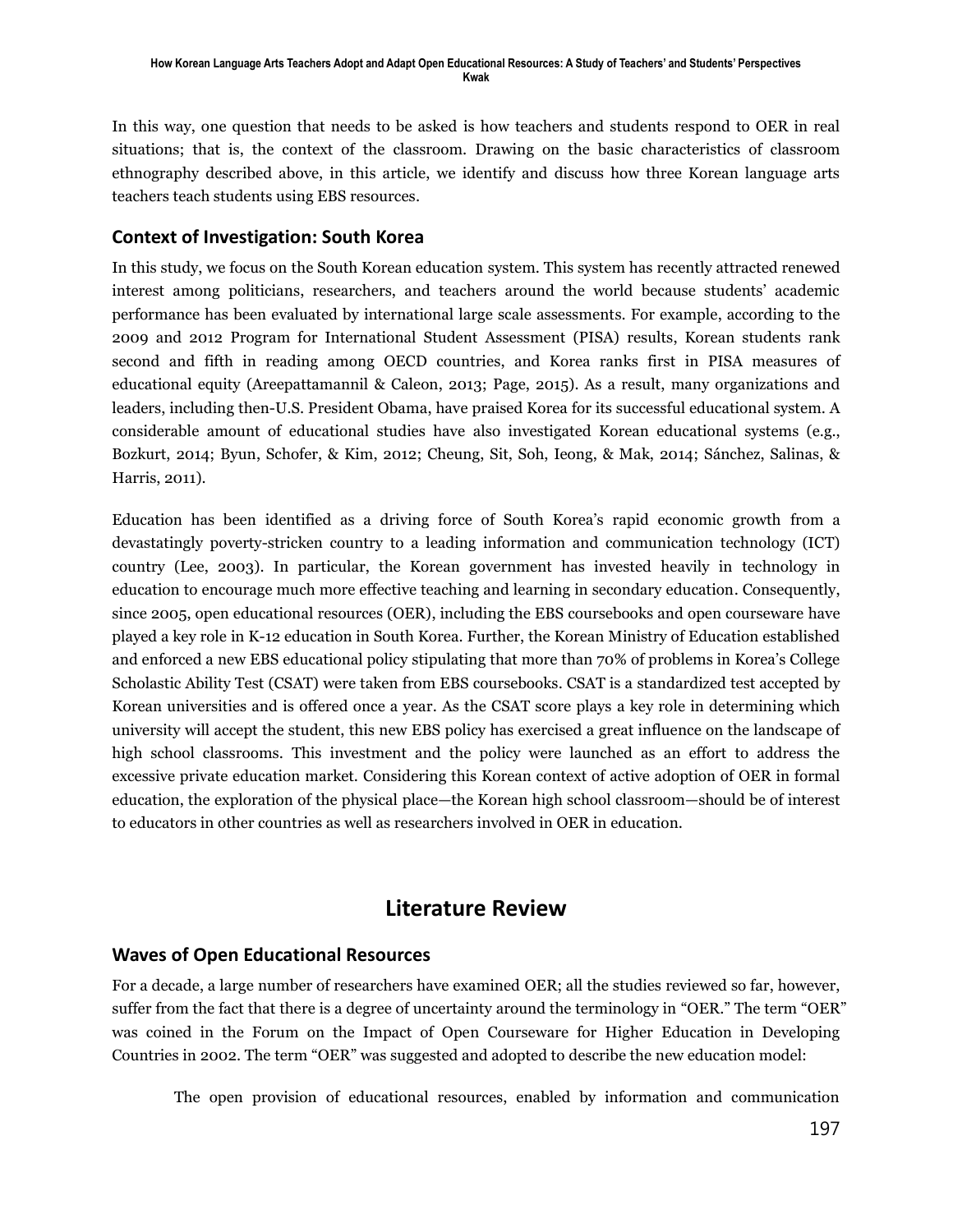technologies, for consultation, use and adaptation by a community of users for non-commercial purposes. (UNESCO, 2002, p. 24)

OER have become a commonly-used concept in education since 2002 and even though many other researchers have offered definitions, it remains a difficult concept to precisely define (Wiley et al., 2014). Again, OER were described as "any educational resources. . . that are openly available for use by educators and students, without an accompanying need to pay royalties or license fees" (UNESCO, 2015, p. 5). Sometimes, the terms open courseware (OCW) and OER are used interchangeably, but OCW was defined by the OCW Consortium as "a free and open digital publication of high quality university-level educational materials." Although OER can support OCW, the two are not the same in that OER is a more overarching term, encompassing not only university but also elementary and secondary levels.

In this study, the term OER is used in its broadest sense to refer to all educational materials that are available free of cost and that exist in the public domain; for example, open textbooks, open courseware, and other open educational products. To be more specific, we will discuss how teachers and students adopt and adapt EBS coursebooks and lectures for their instruction in Korean language arts classes.

### **Benefits and Challenges of Teaching and Learning Using OER**

A great deal of previous research into OER has identified their positive effect on education. There are two main types of benefits of OER: quicker course development and education quality improvement. Adoption and adaptation of OER in education repeatedly results in making the course development faster than the traditional development process (Caudill, 2011; Wiley et al., 2014). Pitt (2015) reports that most educators in surveys had positive experiences with OER as a result of the effectiveness of high quality resources in strengthening their teaching practices. Likewise, a number of authors have showed that OER increase the effectiveness of education by saving costs for resources and by making instructional plans easier. Yet, Mtebe and Raisamo (2014a) point out that positive effects on education are not happening simply by adopting OER, but rather that this would come along with careful planning in advance. Without instructors' understanding and careful orchestration, OER are just another form of educational resources and would end up failing to change the current status quo. The problem is that most teachers have no knowledge of how to adopt and adapt OER in order to incorporate them into their instructions.

### **OER Research in the Korean Context**

Nowadays, the EBS provides open educational resources at various levels by using different technologies including one-to-one academic coaching, mobile and smartphone applications, and an educator resource centre. Although BBC2 in the United Kingdom, PBS in the United States, TVO in Canada, and NHK2 in Japan all broadcast educational content, PBS and TVO broadcast educational animation mainly for children and NHK is also usually producing educational programs aimed at elementary and middle school level (Kim, 2014). The principal difference is that the EBS puts much more emphasis on OER at high school level; specifically, in 2015, 56 online courses were produced only for  $12<sup>th</sup>$  grade Korean language arts. Each online course is made up of a series of video streaming around thirty to sixty hours, a coursebook, and an online platform for discussion and feedback.

One of the most significant barriers for long-term OER projects are financial difficulties (Annand, 2015;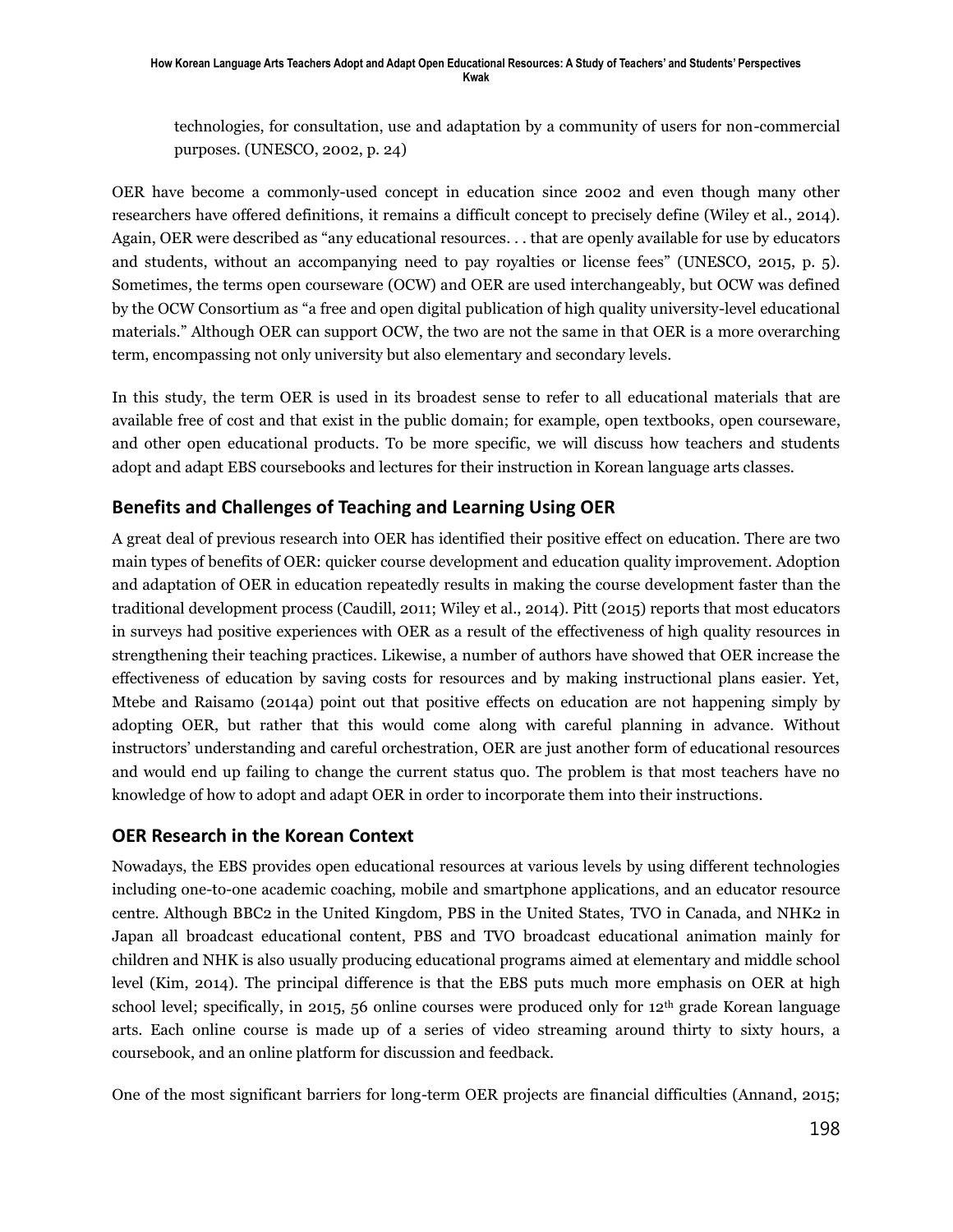Butcher & Wilson-Strydom, 2008). The lack of business model is pointed out as a main weakness of OER (Downes, 2007; Hylén, 2006; Wiley et al., 2014). Against this backdrop, there are compelling examples of successful OER projects. For instance, OpenStax CNX by Rice University, Open.Michigan by the University of Michigan, and the Open Education Consortium at MIT are often referred to as successful OER projects. So far, however, very little attention has been paid to the role of OER at secondary level. On the other hand, the EBS had a turnover of US\$100 million in 2012 and its net profit from 2010 to 2012 reached US\$60 million (Kim, 2013; Lee, Kim, & Jeong, 2015). This is primarily because EBS coursebooks are provided both in PDF and hardcopy formats; users could download them online while students who prefer to use hardcopy for their study often chose to buy hardcopies for a reasonable price at bookstores.

Although many of the previous studies were conducted to investigate the correlation of OER in the classroom, previous published studies have only focused on the contexts of the United States (e.g., Kelly, 2014; Pitt, 2015; Yuan & Recker, 2015), United Kingdom (e.g., Bell, 2011; Connolly, 2013), Canada (e.g., Ives & Pringle, 2013; McGreal, Anderson, & Conrad, 2015; McKerlich, Ives, & McGreal, 2013), India (e.g., Khanna & Basak, 2013; Kumar, 2009; Panda, 2011), and South Africa (e.g., Mtebe & Raisamo, 2014a, 2014b; Prasad & Usagawa, 2014). In addition to the problem of the narrow scope of prior research contexts, as explained earlier in previous section, *Context of Investigation: South Korea*, it is true that there are several recent studies investigating the Korean educational system because of Korean students' high performance. However, these studies fail to give sufficient consideration to the experience and voices of classroom teachers and students. The main weakness with previous research on Korean education is that most attempted to analyze policy documents or used quantitative methods to examine Korean context.

While uncertainty still exists about how educators may use OER differently worldwide, this article reports on a study that addressed these constraints through a mixed-method approach with an ethnographic lens. This study enabled in-depth examination of the use of OER in the Korean high school classroom. Therefore, it provides new insights into OER research by filling a gap in the literature.

# **Method**

### **Participants and Classroom Contexts**

The first author visited Korean language arts classes to recruit participants—three Korean language arts teachers and 129 students. Students were enrolled in 12th grade Korean language arts courses. Wentworth High School (pseudonym) has a reputation for academic excellence in Seoul, the capital city of South Korea. Three teachers—Ms. Lee, Mr. Kim, and Ms. Park—taught 12th grade Korean language arts classes. The majority of students in three classes were expected to go to universities. See Table 1 for the participants' profiles; all names are pseudonyms.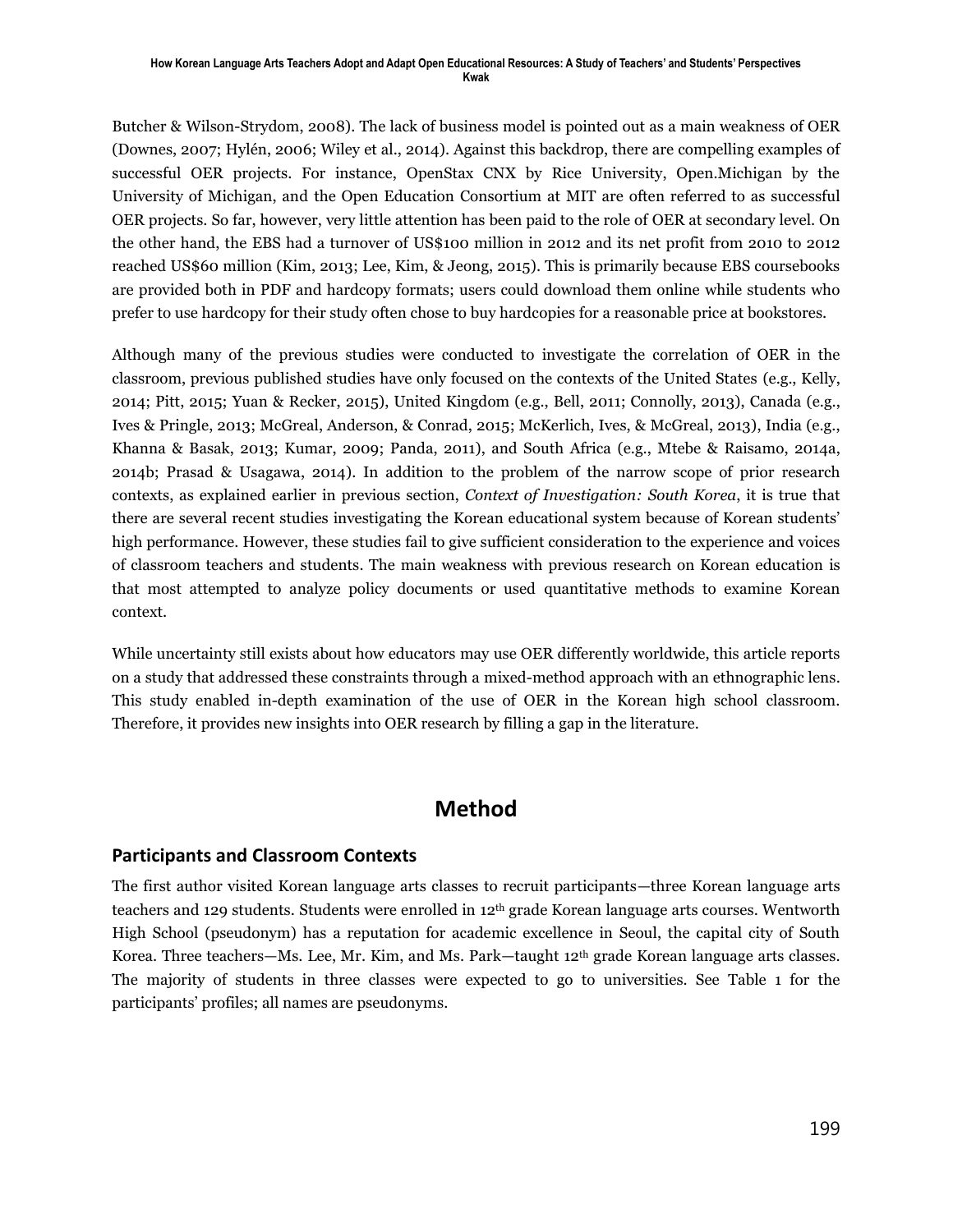Table 1

*Information about Case Study Teachers*

| <b>Name</b> | <b>Ethnicity/Race</b> | Grade level      | Course               | <b>Educational</b><br>background           |
|-------------|-----------------------|------------------|----------------------|--------------------------------------------|
| Mr. Kim     | Korean                | 12 <sup>th</sup> | Korean language arts | MA in Korean<br>language arts<br>education |
| Ms. Lee     | Korean                | 12 <sup>th</sup> | Korean language arts | BA in Korean<br>language arts<br>education |
| Ms. Park    | Korean                | 12 <sup>th</sup> | Korean language arts | MA in Korean<br>language arts<br>education |

### **Data Collection and Analysis**

Using ethnographic-oriented methods, we observed each of the three teachers teaching their Korean language arts classes from 2014 to 2015. The application of an ethnographic lens to our methodology inevitably brings these issues closer. In particular, as an ethnographer, working with, rather than testing, students, we tried to establish intimacy that is not available to quantitative or other kinds of researchers. We wrote field notes, created audio recordings of instruction based on OER, and collected teaching materials (e.g., copies of EBS coursebook pages and worksheets).

After observing each class session, we wrote reflective memos to add details to the field notes written during the observation and to reflect on insights about theoretical issues. To avoid misinterpretation of participants' performance, we tried to capture the participants' whole process within the learner's community, the classrooms, instead of simplified controlled settings (Vygotsky, 1978, 1934/1987). We also interviewed the teachers and students to more fully grasp their views toward an OER-integrated curriculum by drawing on Smagorinsky et al.'s (2013) interview questions. We were able to interview the teachers both formally and informally according to their interests, availability, and time. In other words, many of the interviews with teachers were closer to conversations among colleagues rather than formal interviews with a stranger.

Data analysis was an iterative process conducted alongside data collection. The data from field notes, recordings, and interviews were analyzed by drawing on Vygotsky's (1978, 1934/1987) views on the social nature of human activity. From a Vygotskian perspective, data are "social constructs" established through the relationship of research context, participants, and researcher (Smagorinsky, 1995; Newell et al., 2014). The goal of data analysis was to identify salient patterns of characteristics regarding use of the EBS with our developing understanding of the classroom context. Through this data analysis process, we contextualized our developing understanding of the use of the EBS in the classroom context.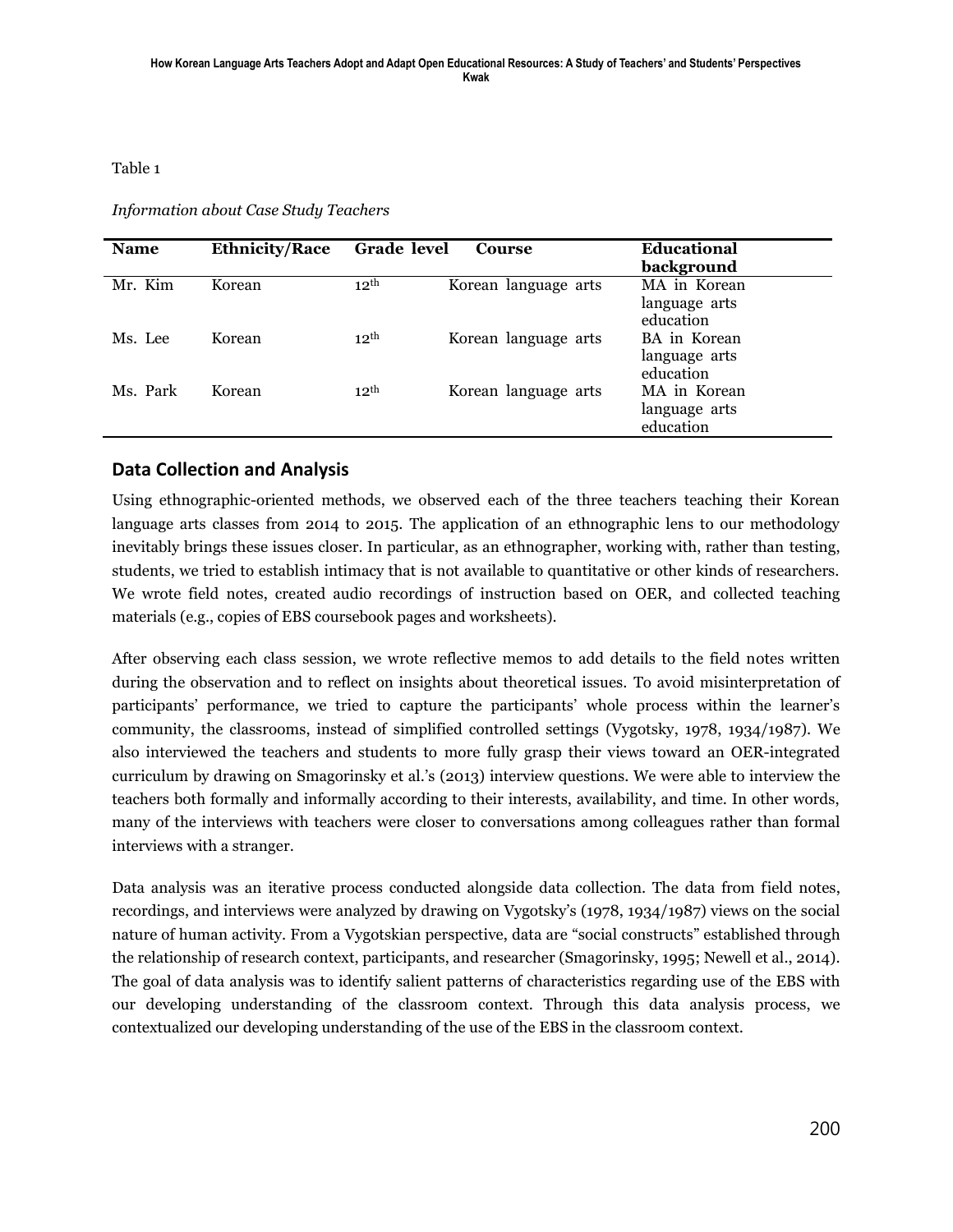Table 2

#### *Summary of Collected Data and Analyses*

| <b>Teacher</b>                               |                                              |  |  |  |  |  |
|----------------------------------------------|----------------------------------------------|--|--|--|--|--|
| Sources of data                              | Focus of analysis                            |  |  |  |  |  |
| Initial interview $(N=1)$                    | Intellectual biography                       |  |  |  |  |  |
|                                              | Purposes for teaching Korean/language arts   |  |  |  |  |  |
| Retrospective interview $(N=1)$              | Perceptions of field experience settings     |  |  |  |  |  |
|                                              | Adaptation of teaching tools from EBS as OER |  |  |  |  |  |
| Classroom observations (N= $15$ ; 750 min.)  | Uses of EBS resources                        |  |  |  |  |  |
|                                              | Social context of teaching                   |  |  |  |  |  |
| Post-observation debriefings $(N=3)$         | Decisions during teaching                    |  |  |  |  |  |
|                                              | Self-evaluation of lessons                   |  |  |  |  |  |
| Artifacts (e.g., lesson plans, instructional | Evidence for planning                        |  |  |  |  |  |
| materials, and EBS coursebooks)              | Evidence for use of EBS resources            |  |  |  |  |  |
| Curriculum documents                         | Conceptions of teaching and learning         |  |  |  |  |  |
|                                              | Sources of influence on instructional        |  |  |  |  |  |
|                                              | decisions                                    |  |  |  |  |  |
| <b>Student</b>                               |                                              |  |  |  |  |  |
| Sources of data                              | Focus of analysis                            |  |  |  |  |  |
| Questionnaires $(N=129)$                     | Perceptions of OER for teaching              |  |  |  |  |  |
|                                              | and learning                                 |  |  |  |  |  |
| Retrospective interview $(N=5)$              | Exploration of learning experience           |  |  |  |  |  |

1. Describe the instruction using EBS resources that's taken place in this class for the last week. 2. What were the main influences behind the instruction using EBS resources that took place during this time?

3. Describe the lesson(s) [unit] that you will teach during my observation.

4. Tell me about how you decided to teach the lessons [unit] this way. What kinds of things did you take into consideration?

5. Can you think of any other things that influenced the way you planned these lessons using EBS resources?

6. How do you anticipate that the lesson(s) [unit] will go? Why?

*Figure 2*. Pre-observation interview. (Source: From Smagorinsky et al.'s (2013) interview questions).

1. How do you think the lesson(s) [unit] went?

- 2. Which concepts did you emphasize in the lesson(s) [unit]?
- 3. Which parts do you think were hard for the kids?
- 4. How will this lesson [unit] help you assess students' learning?
- 5. How do you think the lesson(s) [unit] worked for the whole range of students in the class?
- 6. At this grade level, what are the concepts that you think are most important for students to learn?
- 7. What instruction will follow the lesson(s) [unit]? What will be your role in planning it? What will

influence your thinking in planning what to do next?

8. Is there anything else you can tell me about the classes I've observed?

*Figure 3*. Post-observation interview. (Source: From Smagorinsky et al.'s (2013) interview questions).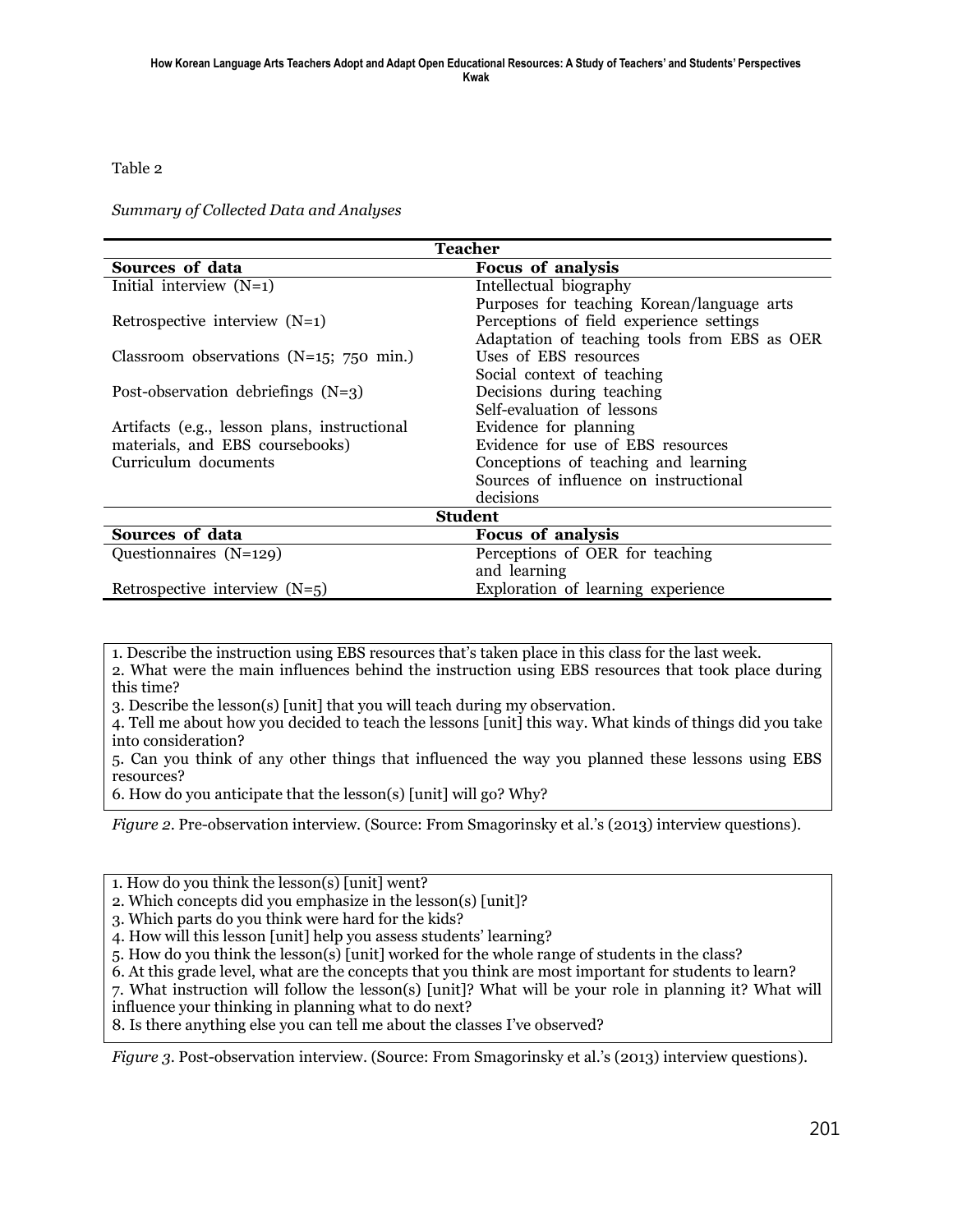1. What kinds of EBS courses do you take?

2. When you are discussing ideas and/or literature in your classroom, what does the teacher seem to focus on? Is there any difference between the EBS course and your class in school?

3. If you were to describe how your teacher is teaching you about the subject, the Korean language arts, and how you are learning to do reading comprehension and writing to someone who never visited your classroom, what would you say?

4. What are the key components of an EBS course and your class in school respectively?

*Figure 4*. Interview protocol for students. (Source: From Smagorinsky et al.'s (2013) interview questions).

# **Findings**

#### **Discovery and Quality**

Mr. Kim described good attributes of the EBS as involving good quality resources to use by emphasizing the fact that teachers can customize reading materials and worksheets easily through the user-friendly EBS website. Sometimes, he mentioned high expectations from students since many of them already watched online video lectures provided by the EBS before his class. As online video lectures usually deliver fixed sets of literary interpretation based on new criticism, Mr. Kim took a more comprehensive approach to teach reading comprehension and literature. Sometimes, he stated the key points for each topic like an EBS video lecturer. And besides, Mr. Kim explicitly explained ways of solving problems more quickly and easily in testing situations from the students' view in a way that was more effective than the EBS video lectures. This is an enhanced traditional approach, which gives opportunities for students to see how to solve problems and answer the questions more quickly and easily during high-stakes tests.

Ms. Lee preferred to promote student thinking rather than simply memorizing or restating what others [EBS coursebook authors] presented. She said, "I always encourage my students to share their ideas instead of conveying someone else's understanding unilaterally at the podium." When her class read *Please Look After Mom*, she said, the class divided into small groups, and students shared their ideas and discussed the same topic from the perspectives of different characters in the novel. Furthermore, she ran an activity-based class with creative writing, asking students to write in response to the protagonist following a certain event within the novel. This instruction often encouraged students to widen their views by considering different possibilities and interpretations between the lines. In this way, this instruction yielded high levels of interaction between teacher and students in the classroom. Her effort shaped her teaching belief and her own identity as a teacher: "I want to teach something beyond the teacher edition of textbooks and EBS coursebooks. I am not saying that guidelines for teachers in the teacher edition are not useful, but I want my students to try thinking differently, to look deeper."

Ms. Park relied more heavily on the content of EBS resources than the other two teachers. There are multiple resources designed by the EBS for teachers. Mr. Park stated, "EBS coursebooks and video lectures are made by famous language arts teachers who have been making various books and video lectures for students. They continuously revise EBS books and lectures every year so that they could reflect on students and teachers' responses." As there are plenty of video lectures by a number of language arts teachers, Ms. Park selected, and spent her spare time watching, a series of lectures by a teacher she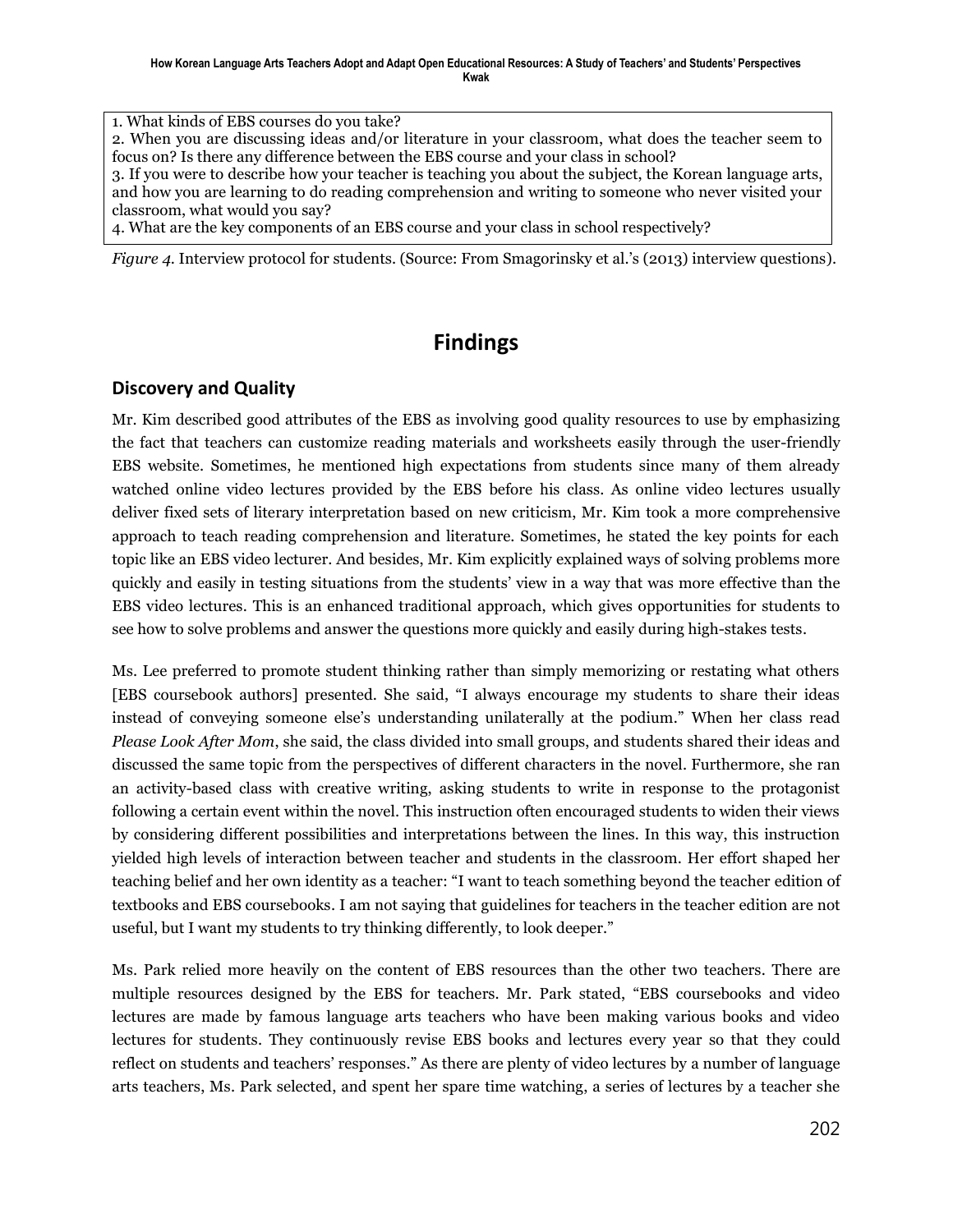thought would provide a good model for her instruction. In this way, she tried to fill a gap between EBS resources and her professional knowledge at the stage of planning her instruction.

On the whole, these results suggest that the use of EBS resources was helpful for teachers when orchestrating instructional plans. This is because the EBS provides teachers with various tools such as guidelines for teachers, slides, and basic forms of lesson plans, and then teachers relied on these resources to improve their instruction in classes even though the underlying driving factors are different.

### **Re-Asserted Authority**

Most teachers who made the EBS online video lectures are famous for their previous published books for students, for their prestigious educational backgrounds, and multiple experiences in educational fields. All these factors seem to be consistent with high quality EBS resources as OER. Ms. Lee, when asked, expressed the following belief:

Unlike many, I don't think all the content and teachers showed as great a quality as I could hope, but I would admit the fact that teachers in every region in this country are able to see how celebrated teachers teach the same concept by simply clicking a link on the EBS website. And this appears to lead to a better teaching quality in many classrooms because teachers could not help caring about EBS resources due to the fact that every student knows how other teachers teach the same subject.

Ms. Lee's belief, then, appears to suggest that distribution of EBS resources boosted the general level of teaching by functioning as the means of standard. However, she did not see the EBS teachers as a sort of threat to her authority. Yet, one unanticipated finding was that the high quality of these EBS teachers' performance might become a threat to the teacher's authority. Talking about this issue, Ms. Park said:

This is not the EBS teachers' fault, but I feel uncomfortable when students ask a question to me by referring to one of the popular EBS language arts lectures. When it comes to subject knowledge, students occasionally seem to trust the teacher in online video lecture more than me. Most EBS teachers are the kind of people who graduated from top schools, really going places, and haven't looked back. I appreciated the EBS resources, but it feels like I am never going to win the competition.

Although, another teacher, Mr. Kim, did not refer to the EBS courses specifically, he expressed an awareness that the existence of EBS resources and lectures might shape his teaching plans repeatedly by stating, "They [EBS teachers] also made many mistakes, and I often fixed both obvious and trifling errors of them during my class because students heavily rely on EBS coursebooks." As detailed in the previous section, *Discovery and Quality*, Mr. Kim's instruction focused on a compromised method of covering one single fixed answer and various ways of interpreting a certain concept through teacher-centered instruction. Each of his instructions involved a much more detailed explanation, compared with EBS lectures.

Consequently, Mr. Kim's teaching approaches positively re-asserted his authority as a teacher since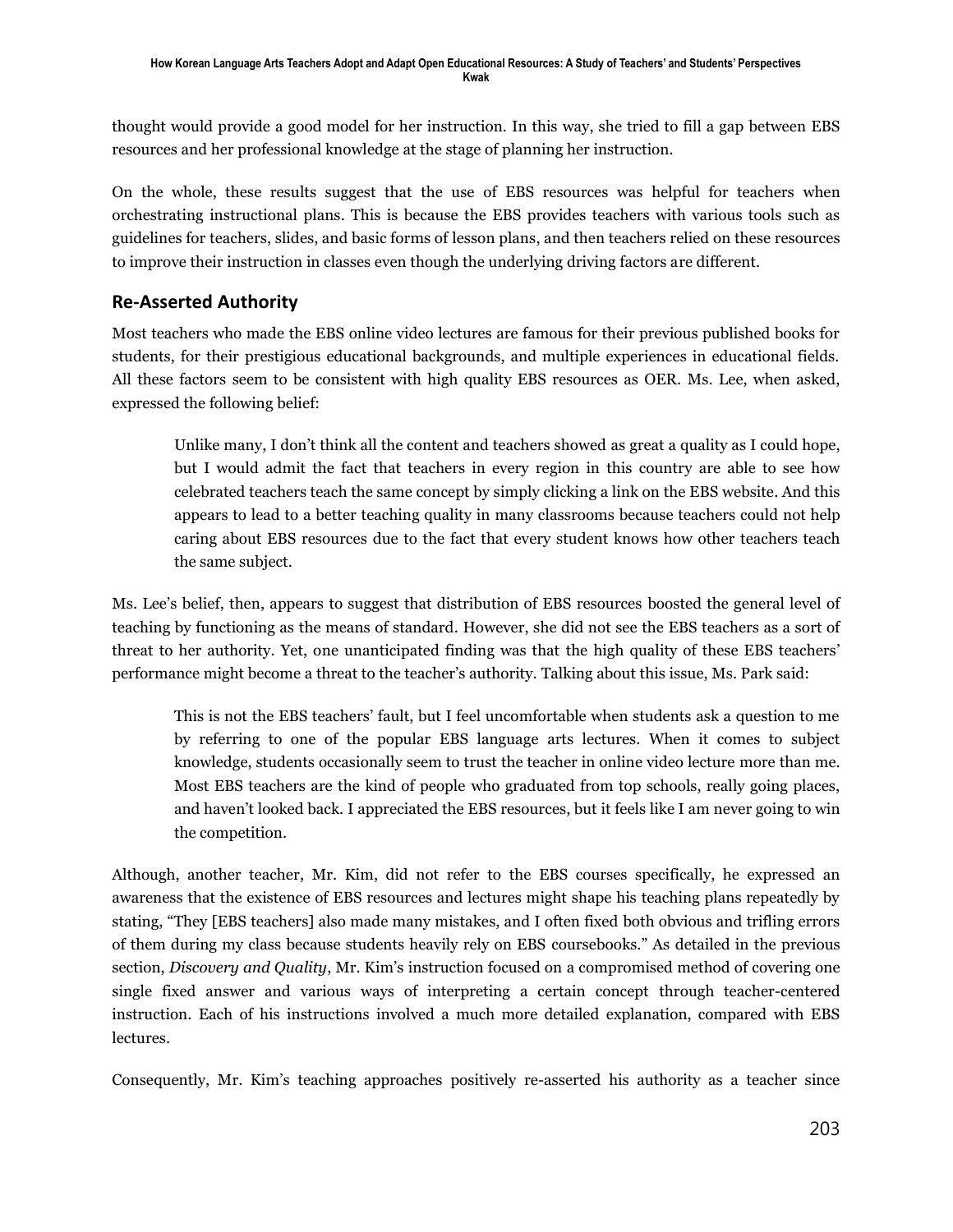students came to prefer Mr. Kim's instruction for his practical and detailed illustration over EBS video lectures. Regarding teachers' authorities, Mr. Kim said, "I did not intend to apportion blame for their [EBS teachers] mistakes as we all make mistakes. But I don't think they are special and distinct from us even though some language arts teachers tend to look up to them or even feel overwhelmed for EBS teachers' impressive academic backgrounds."

Overall, these results indicate that teachers' authorities are re-asserted implicitly and may become a scapegoat by student preferences, EBS teachers' prestigious educational background, and teachers' own ironic awareness of the high quality of EBS resources.

#### **Raised Expectations**

Meanwhile, the high quality of EBS resources imposes high expectations. As students can watch video lectures in advance, they often know ways of teaching a certain topic and concept to students before the lesson. This formed such a demanding atmosphere, Ms. Park said, that "it really pushed me to work hard to prepare instructional plans, because if I say something different from video lectures, students ask about this right away." She continued, "EBS coursebooks and lectures are great in that teachers and students can use various educational sources, but from the perspective of a teacher, I felt it as an additional responsibility or new pressure." EBS resources function as one of several key influences on instructional plans for the rest of teachers, Mr. Kim and Ms. Lee. In particular, Mr. Kim commented, "I didn't necessarily work as hard if EBS did not have an OER that had been zealously pushed forward by the government." He understood that more well-orchestrated instructional plans are required to meet his students' increasing needs stemming from learning the subject through EBS video lectures and coursebooks. Students' perceptions of EBS resources by questionnaires are below.

Table 3

|                                                            | Valid | Missing | Mean | <b>SD</b> |
|------------------------------------------------------------|-------|---------|------|-----------|
| Group discussion of sample or problems                     | 129   | 0       | 3.19 | 0.69      |
| Teacher explains EBS course book                           | 129   | 0       | 2.93 | 0.78      |
| Studying language arts outside of class                    | 129   | 0       | 3.09 | 0.69      |
| (i.e., as shadow education based on EBS)                   |       |         |      |           |
| EBS online video lectures                                  | 129   | 0       | 2.98 | 0.81      |
| Study with other types of materials<br>(not EBS resources) | 129   | O       | 2.81 | 0.82      |

*Means and Standard Deviations of Students' Perceived Helpfulness of Ways of Learning Language Arts Subject (1 = very unhelpful, 4 = very helpful)* 

Despite the fact that some students perceived EBS resources on Korean language arts as challenging, nearly 92% of the students perceived learning language arts through EBS resources in the classroom as at least somewhat beneficial. In addition, through retrospective interviews, focal students described how their learning through the EBS affected their understanding of the Korean language arts subject. "I felt EBS video lectures are more effective in learning mainly because of their well-structured plans and EBS teachers' professional knowledge," one of interviewees, student A, said. She believed that "EBS teachers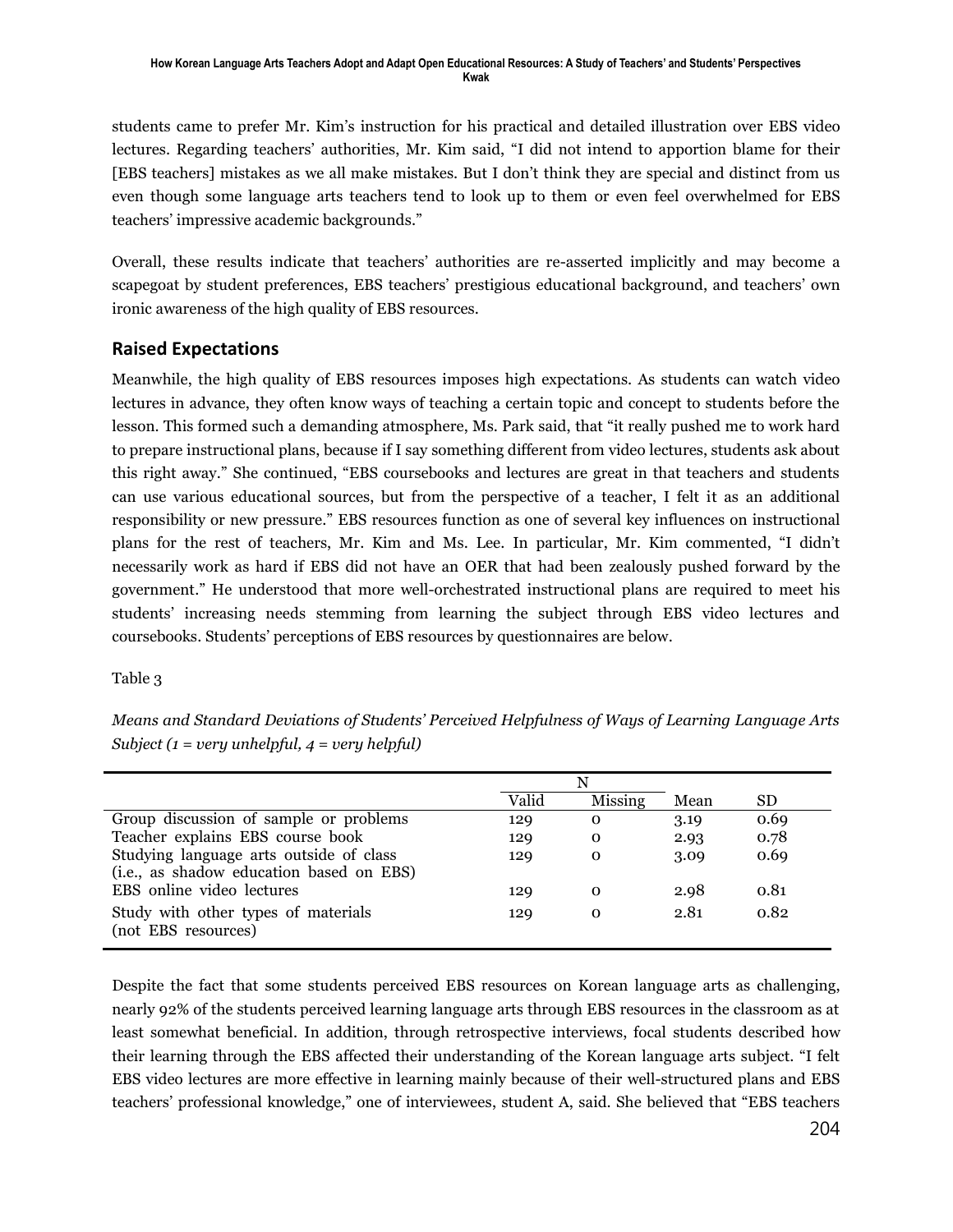are different. . . even though both school teachers and EBS teachers use the same EBS coursebook." This view was echoed by other interviewees (students B, C, and E). "At the end of the semester, school teachers tend to rush in to finish progress or jump several chapters. But EBS teachers usually teach every page at a steady pace. I don't know why this happens repeatedly," student C stated.

The results of questionnaires indicate students' positive perceptions toward EBS resources. However, if we now turn to interviews with students, it reveals their preference for EBS teachers, which triggers an issue of teachers' authorities as we discussed above. In summary, these results show that the high quality of EBS resources has raised the expected level of teaching quality. The next section, therefore, moves on to discuss not only the benefits but also the challenges of OER in the Korean context, and we will also examine what this study adds.

# **Discussion**

Three teachers we investigated took different stances in relation to the integration of OER into their instruction: Mr. Kim prepared his teaching lessons to exceed the overall quality of EBS video lectures on the same topic to attract students' attention; Ms. Lee focused on the rich interactions between teacher and student or among students to provide a differentiated lesson that cannot be fulfilled via online video lectures; and Ms. Park endeavored to watch and learn how prominent teachers delivered a lecture to the same grade students. Although these three teachers took different approaches to integrating OER into their teaching practices, the underlying driving forces behind these changes were the adoption and adaptation of OER into their instructions. An implication of this educational improvement is the possibility that integration of OER into the formal educational curriculum improves the quality of classroom instruction by raising the bar.

As the findings demonstrate, all three teachers faced some threats to their authority as a teacher in the classroom due to EBS teachers' high quality lectures. The case presented here reconfirms Knox's (2014) finding that the authority of a teacher was simultaneously re-asserted and questioned when OER were introduced. In addition, Ms. Park's struggle to maintain her teacher authority reaffirmed the concern: how can less prestigious institutions compete with the world's most prestigious ones (Holford, Jarvis, Milana, Waller, & Webb, 2014)? Further, how can positive effects can be maintained simply adopting OER, without careful planning in advance (Mtebe & Raisamo, 2014a)? A possible answer to these questions also emerges from the analysis of the fact that two teachers, Mr. Kim and Ms. Lee, successfully developed their own instructions integrating OER.

Of course, these two teachers' cases above cannot fully illustrate the complex nature of the integration of OER in formal K-12 education. This is because of the myriad factors influencing each classroom: each individual teacher's teaching philosophy, professional knowledge, students, policy, and curriculum. To be more exact, these two teachers figured out how to handle OER individually, on their own, with no outside help. To better recognize and maximize the use of OER, however, professional development and teacher education would benefit from multiple opportunities to consider theoretical foundations and practical implications for contextualization. In short, both re-educating experienced teachers and preparing new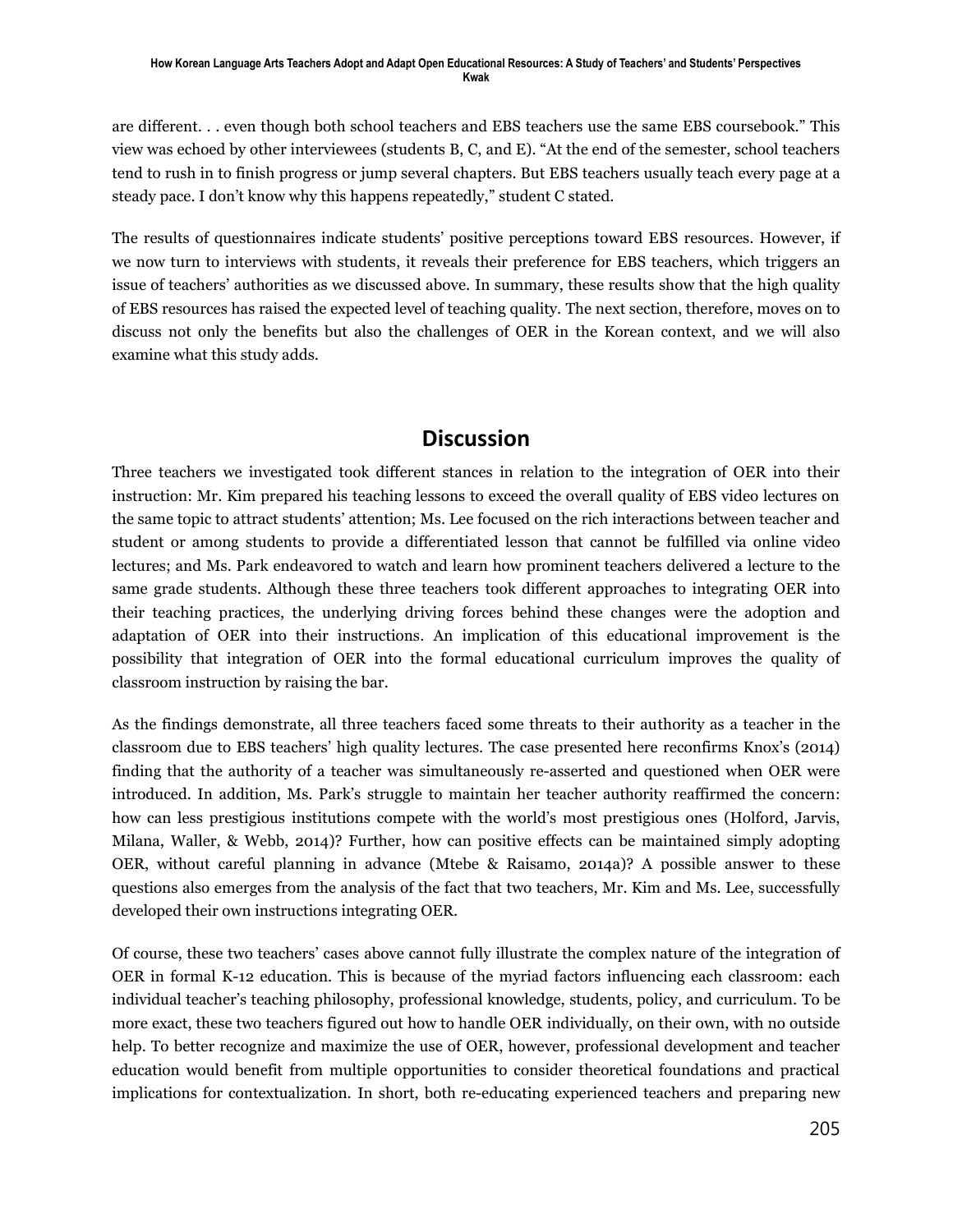teachers should complement ways of adopting and adapting OER to reflect on newer demands to promptly meet the needs of the times. As I illustrated in the previous section, without knowledge of how to use OER, the tool will not be effective as we could expect.

Because of a well-organized EBS database system—"the discovery problem"—the difficulty of finding educational resources (Wiley et al., 2014) is adequately addressed. Search services by grades, level of difficulty, and segmented topics have been created to help students and teachers to find OER more easily according to the individual's situation. For instance, students could watch only the small portion of a video lecture covering a certain part by entering a coursebook page or a question number. The "quality problem" of OER (Lee, Lin, & Bonk, 2007), is also addressed by governmental investment, diversified coursebooks, and prominent teachers' high performances in video lectures. In retrospect, one interviewee, student D, remarked that:

This was a fascinating opportunity to view different teachers' teaching methods about the same topic and concept. I remember thinking that I was unprepared for 12th grade Korean language arts subject, but I could choose the "right" coursebook and a video lecturer for me to catch up with the class. I absolutely did not think of teachers in my school as inferior to EBS teachers, but rather that EBS resources would be a great channel for bridging the gap by individualizing for myself, not to mention saving costs for shadow education.

Her reflection confirms our interpretation that the EBS as OER demonstrates one way to succeed in school from the student's perspective. However, re-contextualization of EBS content for the particular classroom continues to be a demanding challenge for teachers, educators, and researchers. This struggle is important to acknowledge and address because appropriate adaptation increases the usefulness of OER (Geith & Vignare, 2008; Willems & Bossu, 2012).

#### **What This Study Adds**

All three teachers struggled with OER, at least somewhat. Although teachers are aware of the possibilities of OER, they may have no knowledge of how to adopt and adapt OER into their conventional practice of teaching. We do not simply parade educational philosophies, pedagogies, and teaching strategies to preservice teachers during teacher education. Likewise, we do not ask preservice teachers to pick up and make a convenience of such concepts after having simply paraded various ideas. We do try to teach preservice teachers to grasp how these philosophies, pedagogies, and strategies interrelate with one another and how each idea was constructed in social and disciplinary contexts.

We are not arguing that OER in the Korean context is meaningless. Instead, we argue for a more complex view of adoption and adaptation of OER as both teachers' interpretation and as a discursive social practice. We reject the tacit assumption that teachers would pick up and use OER as if OER are additional texts or books teachers are already familiar with. We argue that what is evident from this empirical study is that it is pedagogical reflection and re-education that are absent but that are actually most required and need to be embedded in teaching and learning principles that maximize the usefulness of OER. Without a knowledge of OER, teachers would choose whatever OER with no reflection on their choice. The problem is, without reflection, OER would remain just one of many marginal educational resources.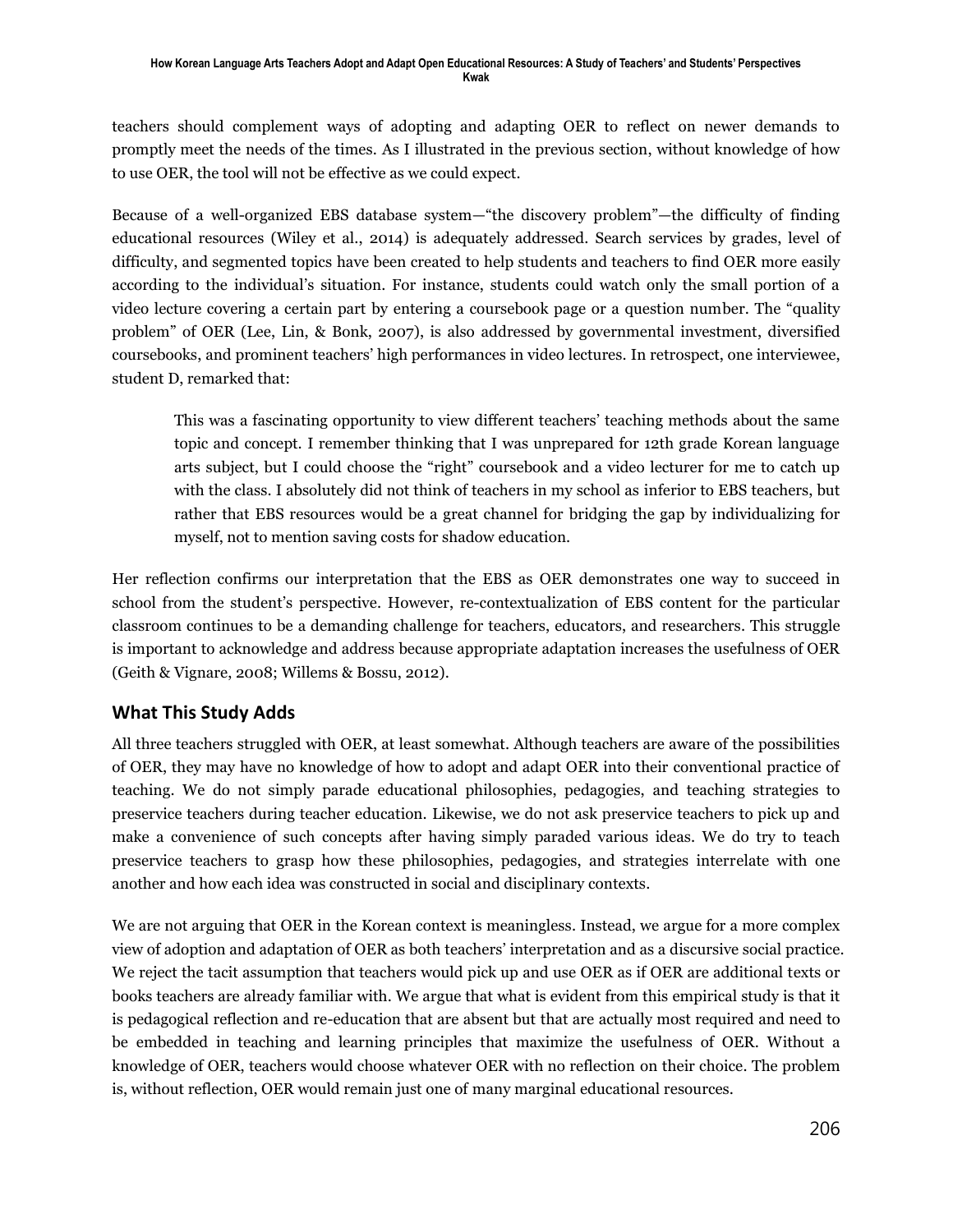# **Conclusion**

This article has sought to apply an ethnographic lens to the research process to more fully understand and describe the use of OER in the Korean high school classroom. This has allowed me to explore aspects of my research practice that may have otherwise been overlooked or taken for granted. An ethnographic perspective has facilitated an underlying analysis of the benefits, challenges, and struggles of teachers and students with regard to the use of OER in formal educational curriculum.

The influences of OER that our participants identified include reduction not only of teachers' working time spent in designing teaching plans, but also of households' private education costs. Aside from these economic aspects, increased teaching qualities accompanying EBS resources, differentiated methods of teaching, and a flexible curriculum for students are revealed as positive effects of OER.

However, for the significance of appropriate use of OER, by adapting them, to be fully realized, we need to be concerned about how little attention is given when educating teachers to the subject of incorporating OER into instruction. Current concerns about the absence of any practical guidelines to help teachers adopt and adapt OER are in many respects concerns about the quality, effectiveness, and usefulness associated with OER. Bridging the gap between educational theories and practices, we will be constantly aware not only of the possibilities offered by OER, but also of the challenges they might pose to teachers and educators.

The key strengths of this study are its long period of classroom observation through an ethnographic lens and a thick description of the participants' views. This work contributes to existing knowledge of OER by assisting in our understanding of the effects of OER in K-12 education in the Korean context. A limitation of this study is the scope of this research. The scope of this study was limited in terms of the context of investigation, South Korea. The generalizability of these results might be subject to this research context. Notwithstanding this limitation, the study suggests that more research using ethnographic perspectives is needed to determine the efficacy of OER in K-12 education to better understand OER. Accordingly, further research could usefully explore how teachers and students in different countries adopt and adapt OER in their teaching and learning. More information on OER in K-12 education would help us to establish a greater degree of accuracy on this matter.

# References

Agar, M. (2013). *The lively science: Remodeling human social research*. Minneapolis, MN: Mill City Press.

Annand, D. (2015). Developing a sustainable financial model in higher education for open educational resources. *The International Review of Research in Open and Distributed Learning*, *16*(5), 1-15.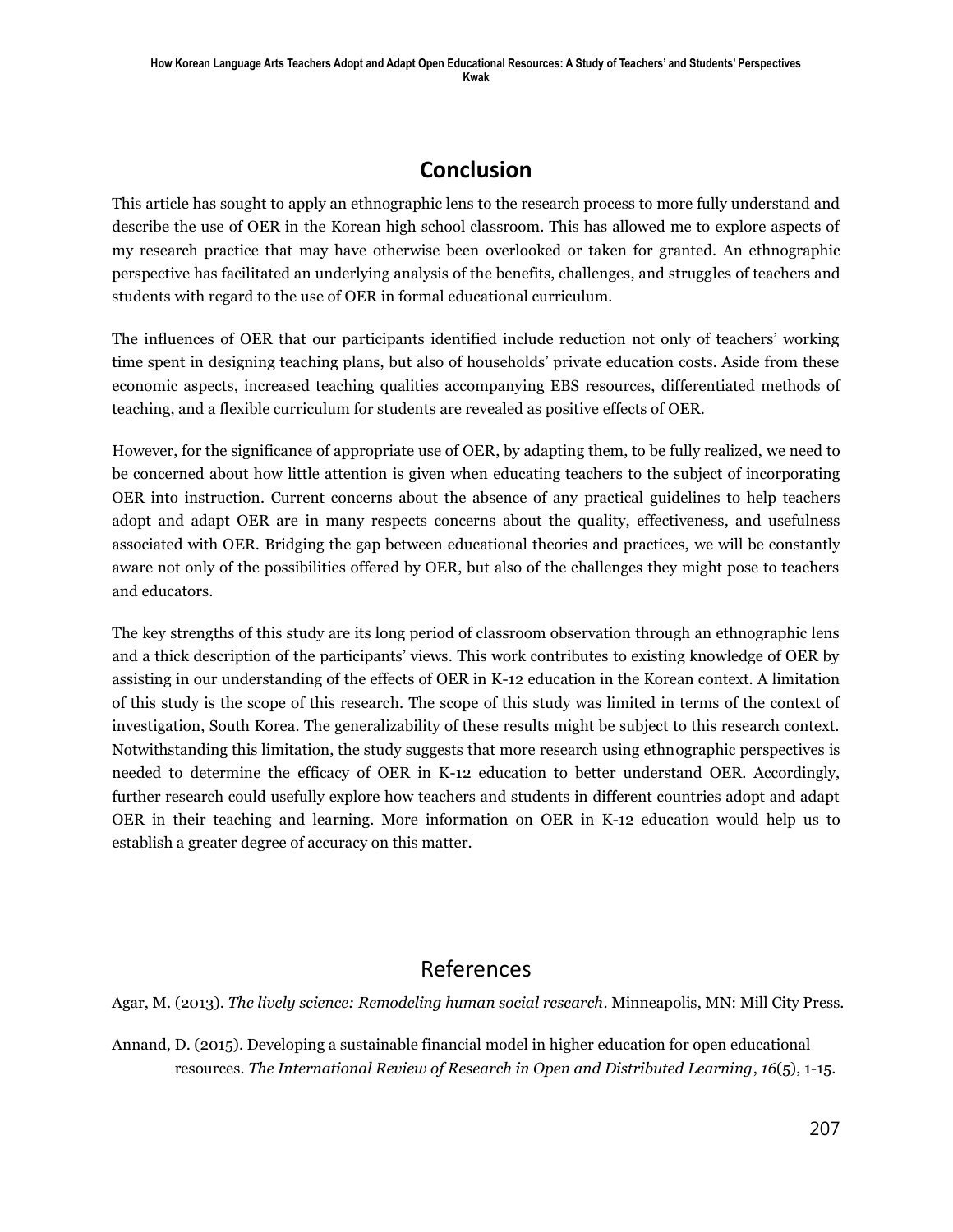- Areepattamannil, S., & Caleon, I. S. (2013). Relationships of cognitive and metacognitive learning strategies to mathematics achievement in four high-performing East Asian education systems. *The Journal of Genetic Psychology*, *174*(6), 696-702.
- Bell, F. (2011). Connectivism: Its place in theory-informed research and innovation in technology-enabled learning. *The International Review of Research in Open and Distributed Learning*, *12*(3), 98- 118.
- Bozkurt, B. Ü. (2014). Development of reading literacy in South Korea from PISA 2000 to PISA 2009. *Education and Science*, *39*(173), 140-154.
- Butcher, N., & Wilson-Strydom, M. (2008). Technology and open learning: The potential of open education resources for K-12 education. In Voogt, J., & Knezek, G. (Eds.), *International handbook of information technology in primary and secondary education* (pp. 725-745). New York, NY: Springer.
- Byun, S. Y., Schofer, E., & Kim, K. K. (2012). Revisiting the role of cultural capital in East Asian educational systems: The case of South Korea. *Sociology of Education*, *85*(3), 219-239.
- Caudill, J. (2011). Using OpenCourseWare to enhance on-campus educational programs. *TCC Worldwide Online Conference Refereed Proceedings* (pp. 43–47). Retrieved fro[m http://etec.hawaii.edu/](http://etec.hawaii.edu/%20proceedings/2011/)  [proceedings/2011/](http://etec.hawaii.edu/%20proceedings/2011/)
- Cheung, K. C., Sit, P. S., Soh, K. C., Ieong, M. K., & Mak, S. K. (2014). Predicting academic resilience with reading engagement and demographic variables: Comparing Shanghai, Hong Kong, Korea, and Singapore from the PISA perspective. *The Asia-Pacific Education Researcher*, *23*(4), 895-909.
- Connolly, T. (2013). Visualization mapping approaches for developing and understanding OER. *The International Review of Research in Open and Distributed Learning*, *14*(2), 129-155.
- Downes, S. (2007). Models for sustainable open educational resources. *Interdisciplinary Journal of Knowledge and Learning Objects*, *3*, 30-44.
- Geith, C., & Vignare, K. (2008). Access to education with online learning and open educational resources: Can they close the gap? *Journal of Asynchronous Learning Networks*, *12*(1), 105-126.
- Holford, J., Jarvis, P., Milana, M., Waller, R., & Webb, S. (2014). The MOOC phenomenon: toward lifelong education for all? *International Journal of Lifelong Education*, *33*(5), 569-572.
- Hylén, J. (2006). Open educational resources: Opportunities and challenges. *Proceedings of Open Education*, 49-63.
- Ives, C., & Pringle, M. M. (2013). Moving to open educational resources at Athabasca University: A case study. *The International Review of Research in Open and Distributed Learning*, *14*(2), 1-13.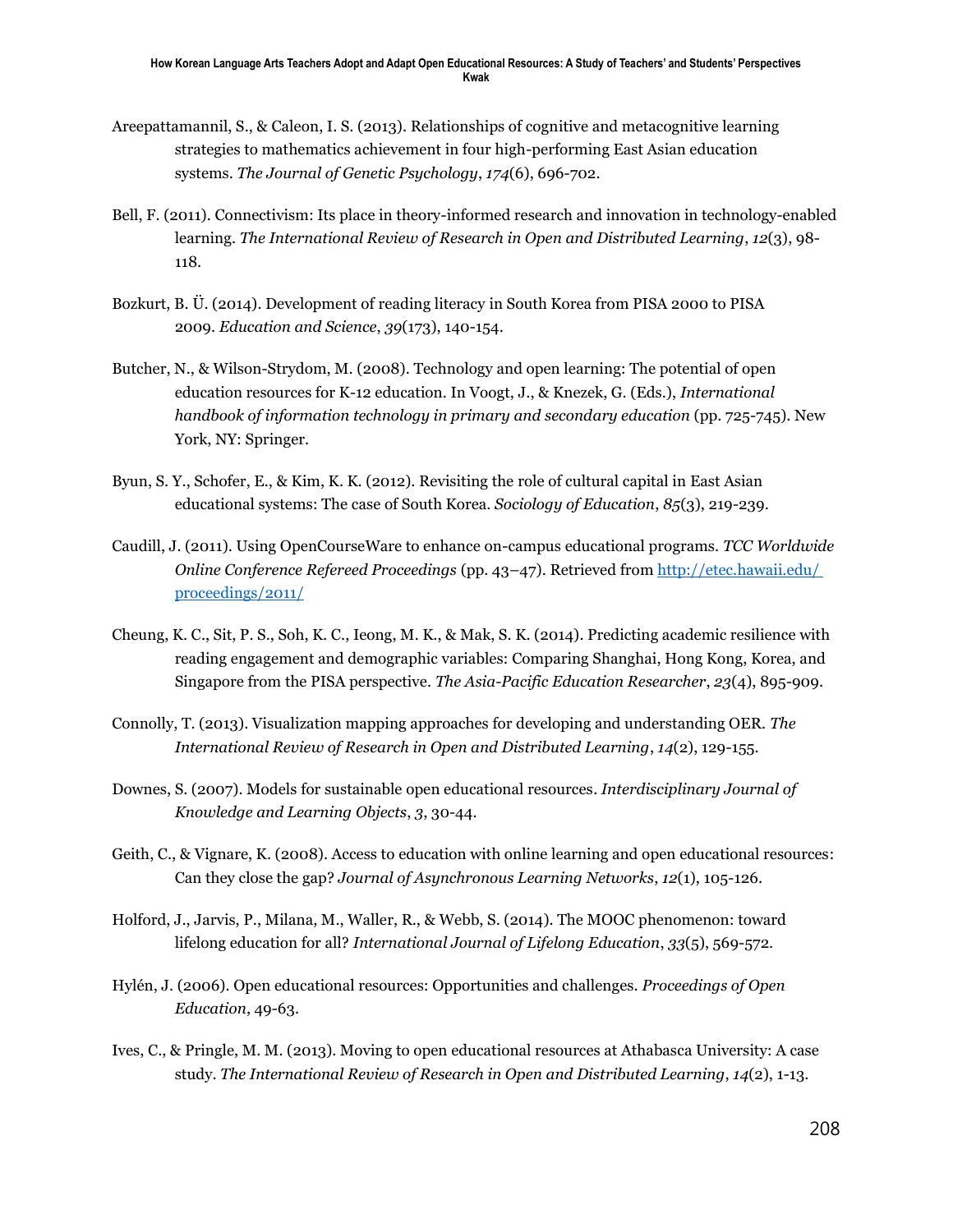- Jones, C. (2015). Networked learning and institutions. In Jones, C. *Networked learning: an educational paradigm for the age of digital networks*. (pp. 107-136). New York, NY: Springer.
- Kelly, H. (2014). A path analysis of educator perceptions of open educational resources using the technology acceptance model. *The International Review of Research in Open and Distributed Learning*, *15*(2), 26-42.
- Khanna, P., & Basak, P. C. (2013). An OER architecture framework: need and design. *The International Review of Research in Open and Distributed Learning*, *14*(1), 65-83.
- Kim, J. E. (2013, August 22). *The Asia Economic Daily*. Retrieved from <http://www.asiae.co.kr/news/view.htm?idxno=2013082211414971525>
- Kim, Y. Y. (2014). Progress and Seeking for new ways of EBS Programs. *Journal of Media and Education*, *4*(1), 9-25.
- Knox, J. (2014). Digital culture clash: "massive" education in the E-learning and Digital Cultures MOOC. *Distance Education*, *35*(2), 164-177.
- Kumar, M. V. (2009). Open educational resources in India's national development. *Open Learning*, *24*(1), 77-84.
- Lee, H. A., Kim, Y. H., & Jeong, J. H. (2015). Research trends regarding Korea's Educational Broadcasting System (EBS) (1990-2015). *The Journal of Korean Education*, *42*(2), 29-54.
- Lee, M. M., Lin, M. F. G., & Bonk, C. J. (2007). OOPS, Turning MIT Opencourseware into Chinese: An analysis of a community of practice of global translators. *The International Review of Research in Open and Distributed Learning*, *8*(3). Retrieved from <http://www.irrodl.org/index.php/irrodl/article/viewArticle/463>
- Lee, S. M. (2003). South Korea: From the land of morning calm to ICT hotbed. *The Academy of Management Executive*, *17*(2), 7-18.
- McGreal, R., Anderson, T., & Conrad, D. (2015). Open educational resources in Canada 2015. *The International Review of Research in Open and Distributed Learning*, *16*(5), 161-175.
- McKerlich, R. C., Ives, C., & McGreal, R. (2013). Measuring use and creation of open educational resources in higher education. *The International Review of Research in Open and Distributed Learning*, *14*(4), 90-103.
- Ministry of Education South Korea (2016). The usage status of EBS learning resources. Retrieved from [http://www.index.go.kr/potal/stts/idxMain/selectPoSttsIdxMainPrint.do?idx\\_cd=1560&board](http://www.index.go.kr/potal/stts/idxMain/selectPoSttsIdxMainPrint.do?idx_cd=1560&board_cd=INDX_001#link) [\\_cd=INDX\\_001#link](http://www.index.go.kr/potal/stts/idxMain/selectPoSttsIdxMainPrint.do?idx_cd=1560&board_cd=INDX_001#link)
- Mtebe, J. S., & Raisamo, R. (2014a). Challenges and instructors' intention to adopt and use open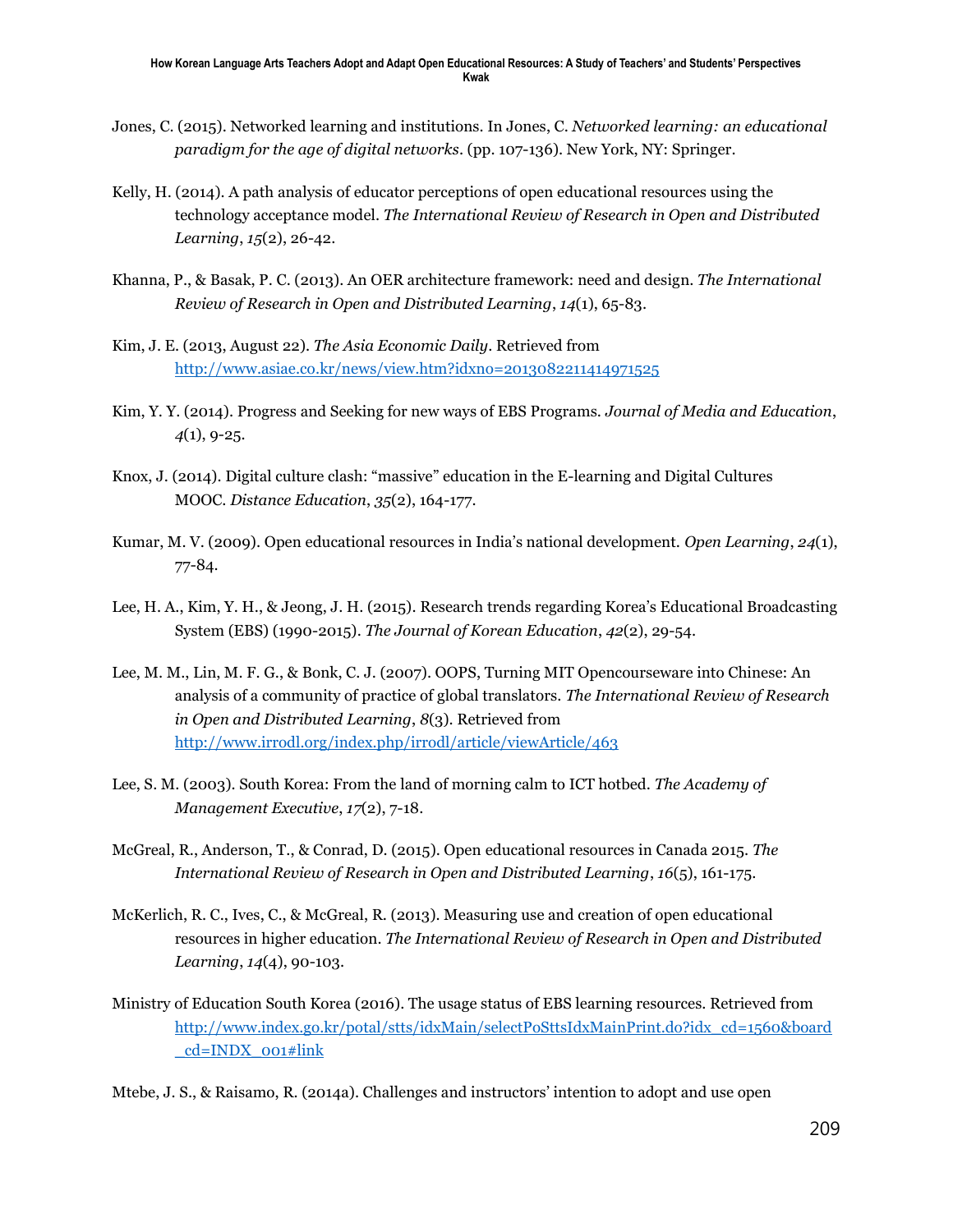educational resources in higher education in Tanzania. *The International Review of Research in Open and Distributed Learning*, *15*(1), 249-271.

- Mtebe, J. S., & Raisamo, R. (2014b). Investigating perceived barriers to the use of open educational resources in higher education in Tanzania. *The International Review of Research in Open and Distributed Learning*, *15*(2), 43-66.
- Newell, G. E., & Connors, S. P. (2011). "Why Do You Think That?" A supervisor's mediation of a preservice English teacher's understanding of instructional scaffolding. *English Education*, *43*(3), 225-261.
- Newell, G. E., VanDerHeide, J., & Olsen, A. W. (2014). High school English language arts teachers' argumentative epistemologies for teaching writing. *Research in the Teaching of English*, *49*(2), 95-119.
- Page, T. M. (2015). Common pressures, same results? Recent reforms in professional standards and competences in teacher education for secondary teachers in England, France and Germany. *Journal of Education for Teaching*, *41*(2), 180-202.
- Panda, S. (2011). Continuing education and lifelong learning in the Indian sub-continent: Critical reflections. *International Journal of Continuing Education and Lifelong Learning*, *4*(1), 25-48.
- Pitt, R. (2015). Mainstreaming open textbooks: Educator perspectives on the impact of openstax college open textbooks. *The International Review of Research in Open And Distributed Learning*, *16*(4), 133-155.
- Prasad, D., & Usagawa, T. (2014). Towards development of OER derived custom-built open textbooks: A baseline survey of university teachers at the University of the South Pacific. *The International Review of Research in Open and Distributed Learning*, *15*(4), 226-247.
- Sánchez, J., Salinas, Á., & Harris, J. (2011). Education with ICT in South Korea and Chile. *International Journal of Educational Development*, *31*(2), 126-148.
- Smagorinsky, P. (1995). The social construction of data: Methodological problems of investigating learning in the zone of proximal development. *Review of educational research*, *65*(3), 191-212.
- Smagorinsky, P., Rhym, D., & Moore, C. P. (2013). Competing centers of gravity: A beginning English teacher's socialization process within conflictual settings. *English Education*, *45*(2), 147-183.
- UNESCO. (2002). *Forum on the impact of open courseware for higher education in developing countries: Final report*. Retrieved from [www.unesco.org/iiep/eng/focus/opensrc/PDF/OERForumFinal](http://www.unesco.org/iiep/eng/focus/opensrc/PDF/OERForumFinal%20Report.pdf)  [Report.pdf](http://www.unesco.org/iiep/eng/focus/opensrc/PDF/OERForumFinal%20Report.pdf)
- UNESCO. (2015). *A Basic Guide to Open Educational Resources (OER)*. Retrieved from [unesdoc.unesco.org/images/0021/002158/215804e.pdf](file:///C:/Users/shenderson/AppData/Local/Temp/unesdoc.unesco.org/images/0021/002158/215804e.pdf)